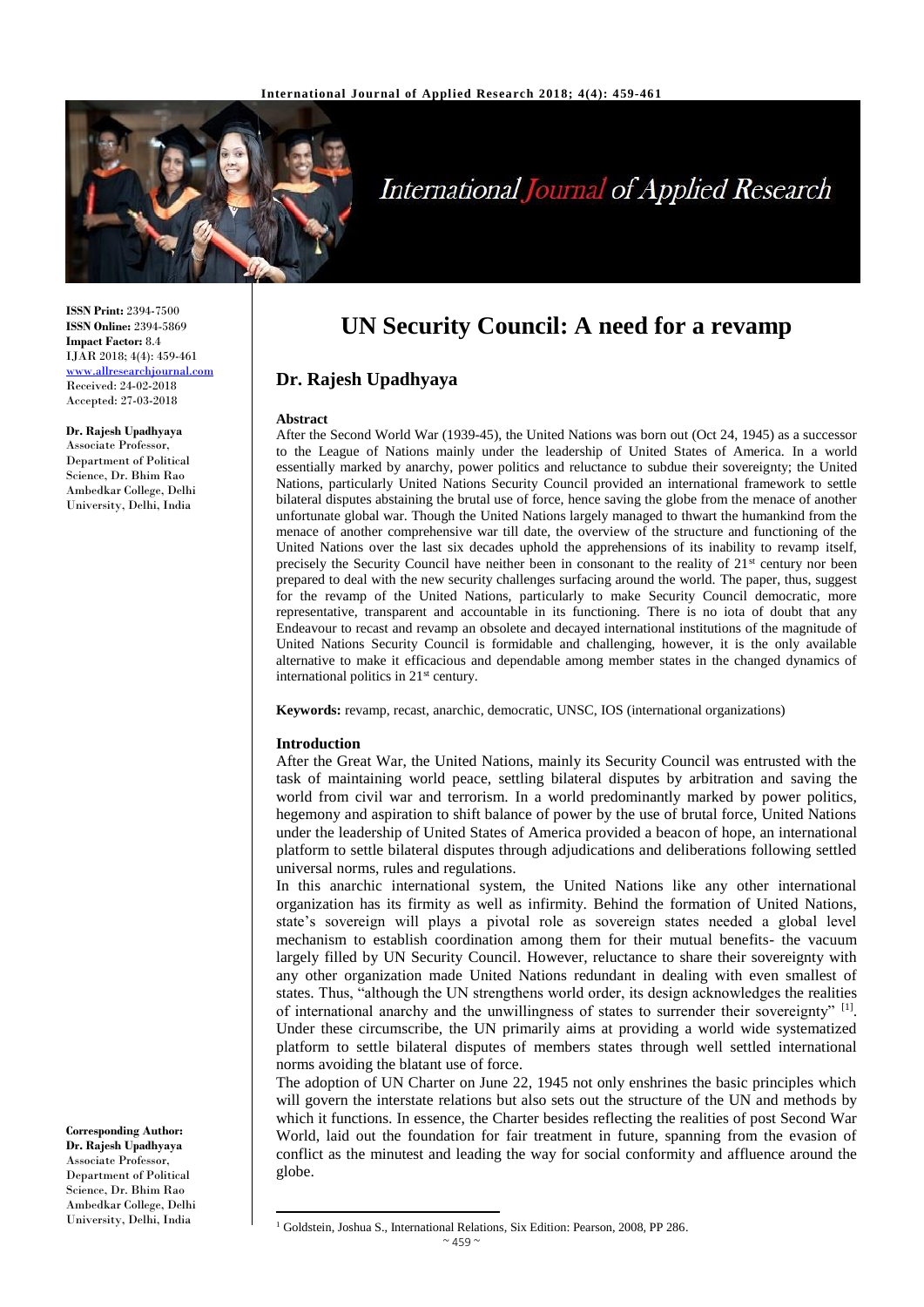The cardinal doctrine upon which preservation of cosmopolitan peace and security have been envisaged under the patronage of United Nations Security Council pertain to the acknowledgement of equal sovereignty and territorial integrity of all states, abiding to international obligations and opposing to aggression against any states. As Goldstein points out UN has become a "symbol of international order and even of global identity"<sup>[2]</sup>.

As per the UN Charter, the structure of the United Nation concentrate around the General Assembly which is a representative body of all member states, where states can deliberate on issues ranging from budget of UN to the matters related to peace, security, socio-economic cooperation and violation of human rights globally and offers guidance accordingly. Side by side is the United Nations Security Council, with five permanent members having veto powers along with ten rotating member states, which decides on issues of cosmopolitan peace and security. The Security Council can recommend measures including from economic sanctions to use of force against assailant states. It can also dispatch and observe the operation of peacekeeping force in any troubled area of the world.

In order to coordinate variety of socio-economic and developmental plans among member states, the UN has Economic and Social Council, the Secretariat is its administrative branch, the Secretary-General and a team look after the day today programs and policies of the Organization. The International Court of Justice (ICJ) is its judicial branch, ICJ is assigned with the task of settling legal disputes submitted before it by states. The Trusteeship Council supervise the conversion of former colonial territories to full independence. With the independence of Palau in the South Pacific in 1994, the Council suspended its activities.

Out of these six organs, the United Nations Security Council is entrusted with the prime objective of preservation of world peace and security, hence accorded with highest place in respect of taking irrevocable decisions. Overview of its working for more than six decades since its foundation, however raises doubts regarding its efficacy, legitimacy and representativeness. Save some sporadic success in respect to smaller states, where big players were involved, United Nations Security Council has become redundant in containing their aggrandizement. For a long duration the dynamics of Cold War and after 1990's replacement of bipolar world with new order along with shifting economic positions of various regions and states (such as China, Japan, Brazil, Russia, Africa and India vis-à-vis USA) and shrinking of world due to innovation in technologies made UN Security Council archaic and dysfunctional.

## **A Call for Revamp**

In a changed global scenario, there is a call for a restructuring of UN in general and UN Security Council in particular. Only a changed, democratic, representative and transparent Security Council can meet the needs and aspiration of the new millennium.

The Charter has assigned UN Security Council a very religious role of maintaining international peace and security in a spirit of collective security providing fair representation to all countries. Taking undue leverage of the fluid and volatile situation of initial post war years, the major powers have effectively ganged up the UN Security Council, hence making the body inconsequential for other members. Since its foundation on 24<sup>th</sup> October 1945, the structure and decision making process of the UN Security Council is still predominated by permanent-5 with voting rights, hence making it undemocratic and dysfunctional.

The UN Security Council does not reflect the current balance of power. The world today is totally different from what it was in 1946. The losers of Second World War-Germany and Japan have gained considerably militarily as well as economically, acquired a structure of global reckoning, hence long for a permanent seat in UN Security Council. Similarly, the Third World is no longer third, the so called BRICS with rapid economic growth, Africa and Muslim-majority countries, all demand for a permanent voice in the Security Council. The mindlessness of the Security Council to the new emerging military, economic as well as geographical reality made it ineffective, its support base has fallen drastically among member states. Even today, the decolonized nations of Asia, Africa and Latin America abode of around 80% population of the earth, are left out from the composition of UNSC and its decision making process. The Parmanent-5 has used its prerogative of veto power selectively to protect their parochial interest and of their allies detrimental to global community. Hence with diminishing support base among member community, " the Security council is losing its effectiveness and legitimacy"<sup>[3]</sup> as a trustee of global peace and security.

From a theoretical perspective, requirement for and urgency of reforming the UNSC may be explained through the lens of two traditional international theories, namely idealism and realism.

Idealism as an offspring of political liberalism assumes that states are rational. Education, law and morality are guiding force behind their behavior. There is an intrinsic urge for cooperation and peace instead of domination and hegemony among states. By pursuing international rules, norms, treaties and organization, state can realize a just and peaceful order. The hope of the idealist failed with the doom of League of Nations in 1939. To salvage the UNSC, demand for reform is advocated worldwide, the urgency of which was further delineated by 'realism'.

Political realists attack idealism as dogmatic, devoid of international reality. World politics is driven by struggle for power and competing national interest. Acquisition and maintenance of power is the only assurance for survival and sustained achievement of national aspirations. Similarly, the international organizations, UN Security Council is a forum for manipulation, where P-5 exercise the privilege of vetoing resolution to cater their national interest and that of allies inimical to global family. Moreover, the urge among emerging power for enlargement and democratization of UN Security Council is guided by an appetite to be treated according to their new economic and military positioning.

## **An Appraisal**

There is no shadow of doubt regarding the urgency of reforms in UN Security Council in view of changed circumstance of new millennium. New world is much more shaped by the dynamics of globalization, privatization, development, global climate change, interstate conflicts and

 $\overline{a}$ 

 $\overline{a}$ <sup>2</sup> Goldstein, Joshua S., P.286.

<sup>&</sup>lt;sup>3</sup> Harper, Keith, Does the United Nations Security Council have the Competence to Act as a Court and Legislature, USA: New York University Journal of International Law and Politics, Volume. 27, No.1, P.105.